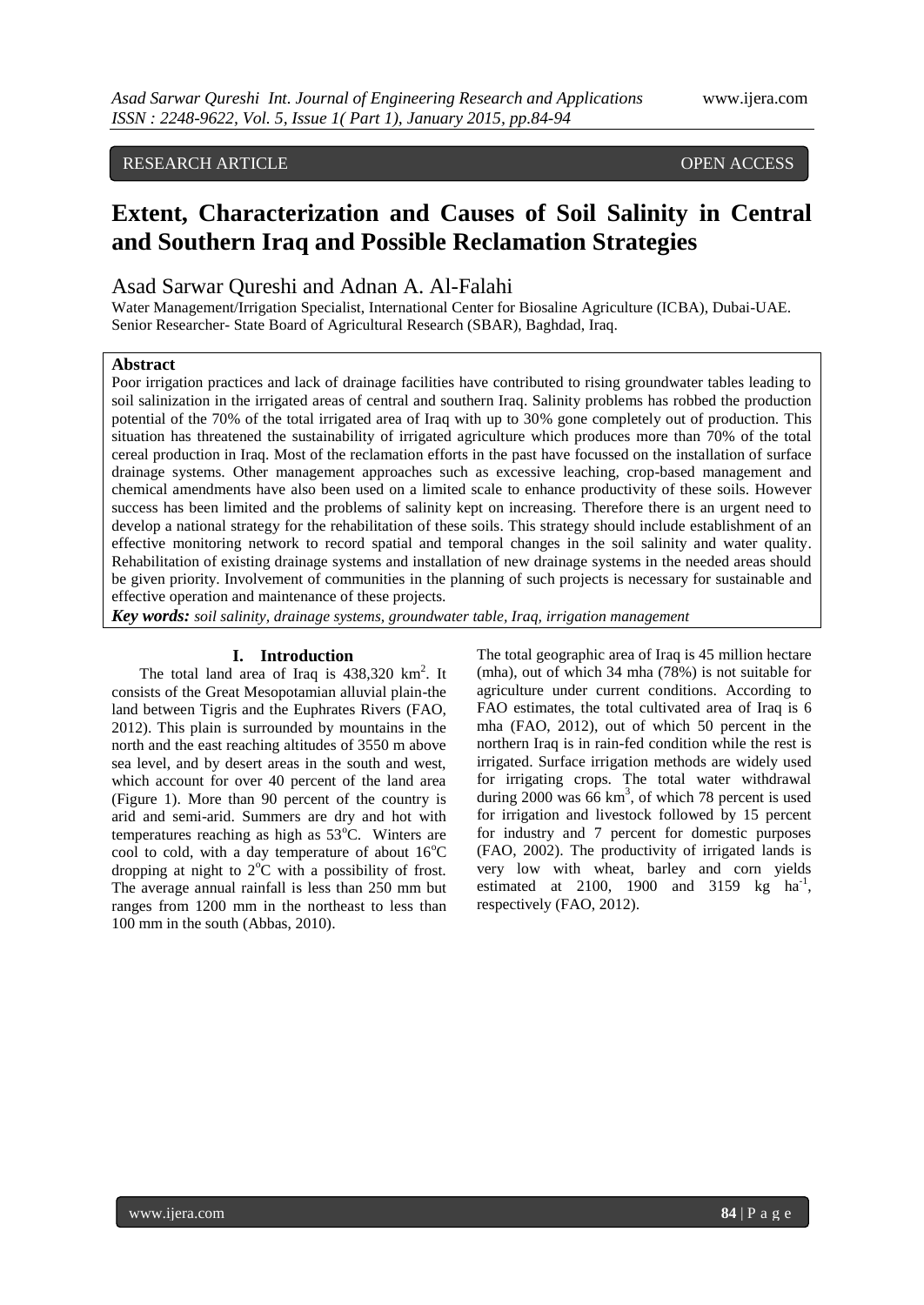

Figure 1: Map of Iraq with irrigated areas between Euphrates and Tigris Rivers.

Presence of shallow and saline groundwater is considered as one of the major reasons for increasing soil salinity problems in these regions (Pitman et al., 2004). Excessive irrigation and poor drainage conditions in irrigated areas of Iraq have contributed to rising groundwater tables leading to salinityinduced land degradation (Qureshi et al., 2013). According to recent estimates, rising groundwater tables and consequent soil salinity problems are damaging 5 percent of cultivated lands annually (USAID, 2004). Soil salinity has robbed the production potential of the 70 percent of the total irrigated area of Iraq with up to 30 percent gone completely out of production (Abrol et al., 1988; FAO, 2012). This situation has threatened the sustainability of irrigated agriculture which produces more than 70 percent of the total cereal production in Iraq (Schoup et al., 2005). Soil salinity is more prevalent in the central and southern parts of the country.

Despite heavy risks of soil salinization, no comprehensive database exists to determine the true extent and characterization of salt-prone land and water resources in Iraq. In order to develop workable strategies, it is inevitable to do in-depth review of existing information on the approaches used so far for the management and improvement of salt-prone soil and water resources. This information is also needed to develop recommendations for future research in this field. This report synthesizes the information on the extent, characterization and implications of salt-prone land and water resources in

Iran. In addition, the report evaluates the management practices used for salt-affected soils and their potential for crop production systems in the foreseeable future.

### **II. Causes of soil salinization in Iraq**

Intensive irrigation, rising groundwater table and consequent soil salinization are long-term problems for the central and southern Iraq. The genesis of soil salinity in Iraq is attributed to the salt content of the irrigation water and salt contents of groundwater. The salinity of Tigres River increases from  $0.44$  dS m<sup>-1</sup> at the Turkish – Iraqi border to more than  $3.0 \text{ dS m}^{-1}$  at Ammarah province ( south of Iraq) , and from 1.0- 1.3 dS m-1 for Euphrates River at Syrian – Iraqi border to  $2.5-4.6$  dS  $m^{-1}$  by the time it reaches to Shaat Al-Arab (Wu et al., 2014). Historical data on the water salinity of Tigris Rivers at Baghdad city shows that its salinity was  $0.63$  dS m<sup>-1</sup> in 1960 ( Buringh, 1960) which has increased to 1.15 dS  $\text{m}^{\text{-}1}$  by 2011 (Qureshi et al., 2013). The elevated groundwater tables in irrigated areas are a consequence of high seepage losses from canals and irrigated fields. Large scale salt accumulation is the result of soil evaporation caused by the arid climate. Major sources of salts in the Iraqi soils are as follows:

Iraqi soils are rich in the naturally occurring parent materials such as limestone, sandstones, conglomerates, basalt and andesite (Al-Layla, 1978). Drainage as part of the irrigation development was non-functional in Iraq . As a result, groundwater table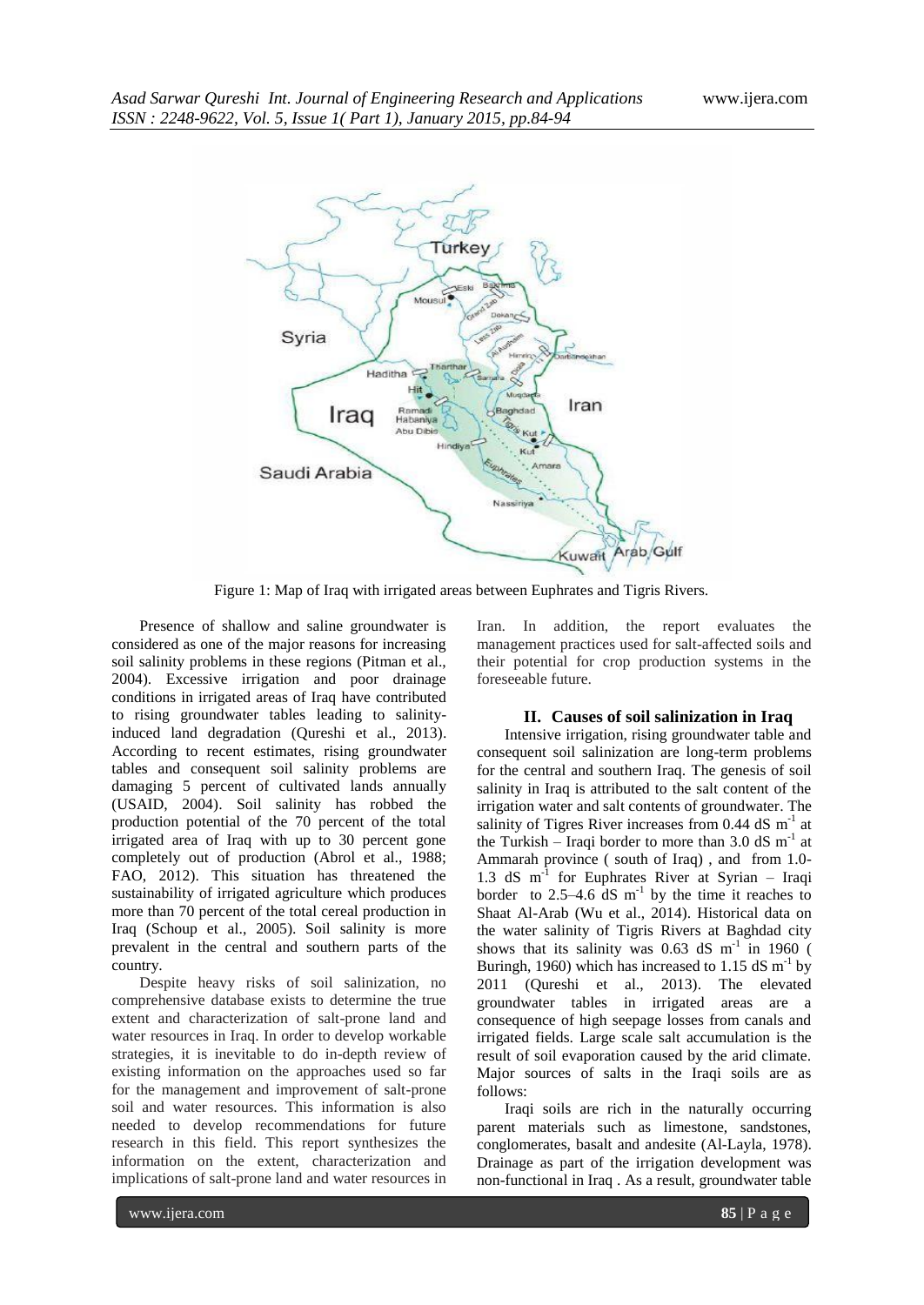keeps on rising and groundwater quality deteriorating. In the central Iraq, groundwater table depth varies from 150 to 200 cm. The groundwater quality varies from  $8.0$  to  $12.0$  dS  $m^{-1}$ . In the southern Iraq, groundwater table depth varies from 100 to 200 cm whereas the salinity of groundwater is extremely high ( $> 30$  dS m<sup>-1</sup>). The presence of salts in the subsoil is partly due to high salinity of the groundwater (Qureshi et al., 2013).

Increasing salinity of the river water over time has contributed to the soil salinity in the irrigated areas of Iraq. The increase in stream salinity has been the result of industrial and urban waste discharge in the water bodies (Wu et al., 2013). In coastal areas, intrusion of sea water in the irrigated lands has compounded the salinity problems. Sea water contributes to soil salinity is more prevalent in the southern parts of Iraq.

Low rainfall and high evapotranspiration as a consequence of extreme hot and dry conditions is another major reason for soil salinity in these parts of the country. The human-induced salinization has occurred mostly in unique topographic conditions of semi-closed to closed intermountain basins where irrigation has been practices for centuries. The factors which has contributed to the occurrence of secondary salinization include (i) use of saline water for irrigation without adequate management practices in areas of extreme water scarcity; (ii) insufficient and inappropriate drainage facilities for the disposal of saline drainage water generated by irrigated agriculture. Most of the drainage projects were constructed 40-50 years ago. Due to age and poor maintenance, most of them are abandoned or nonfunctional. This situation is making salinity issues even more critical (Qureshi et al., 2013).

Despite water shortage, over-irrigation is a common practice in Iraq particularly in areas with no or limited drainage, resulting in rising groundwater tables and waterlogging problems. Flooding/basin. method of irrigation is commonly used for irrigation. Farmers are usually ignorant of actual crop water. requirements and their irrigation amounts are usually. based on local experience or visual plant conditions such as dryness of soil or dryness of plant leaves, etc. (Abbas, 2010). Over-grazing of pasture lands

resulting in exposure of soils is also a greater risk of salinization.

#### **III. Extent of Salt-affected Soils in Iraq**

Information on the extent and characterization of salt-affected soils in Iraq is limited and widely scattered. However, limited available literature does provide insight into the extent and characteristics of salt-affected soils (Buringh, 1960; Dieleman, 1963; AlTaie, 1970; Al-Layla, 1978; (Al- Hassani, 1984; Al-Jaboory, 1987; Al-Zubaidi, 1992; FAO, 2012; Wu et al., 2014). The detailed extensive soil survey soil was conducted in Iraq from 1955 to 1958 (Buringh, 1960). The results of this survey reveal that almost all soils are saline, most of them even strongly saline and large areas are out of production. The survey estimates that even if all salts could be leached from the upper few meters of the soil, 20 percent of the Mesopotamian plain soils would be highly productive, 40 percent would be medium productive, and 40 percent would be marginal land.

Later on, an inventory of soil salinity in selected projects published in 1963 (Dieleman, 1977) shows that the three projects north of Baghdad have a soil salinity higher than  $8 dS m<sup>-1</sup>$  in 35-50 percent of the area, and higher than  $16 \text{ dS} \text{ m}^{-1}$  in  $15\text{-}25$  percent of the area. The projects south of Baghdad show that more than 80 percent of the project area have a soil salinity larger than  $8 \text{ dS} \text{ m}^{-1}$ , and  $60 \text{ percent of the}$ project area has more than  $16 \text{ dS m}^{-1}$ . The estimates of 1970s reveal that about 20 to 30 percent of the cultivated area is affected by the salinity of various levels which has resulted in the yield reductions up to 20 to 50 percent on these soils (Al-Layla, 1978).

More recently, FAO (FAO, 2012) developed a soil salinity map for Iraq which shows the extent of soil salinity (Figure 2).

#### Where

 S1 indicates where soil salinity levels were 4-15 dS  $m^{-1}$ 

- S2 indicates where soil is greater than  $15 \text{ dS m}^{-1}$
- R1 indicates where soil salinity was increasing by 2-3  $dS \text{ m}^{-1}/\text{yr}$ .
- R2 indicates where soil salinity was increasing by 3-5  $dS \text{ m}^{-1}/\text{yr}$ .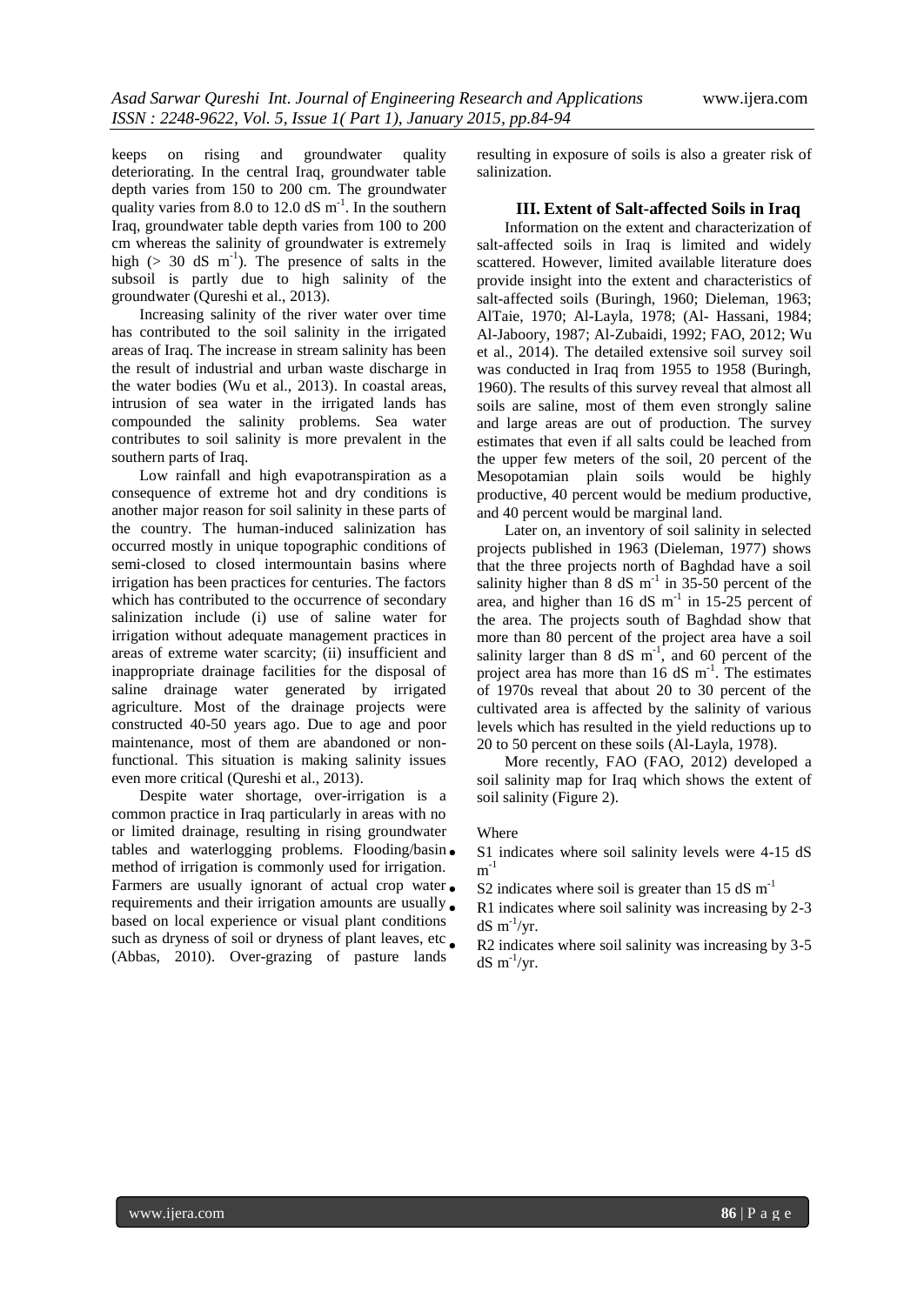

Figure 2: Degradation rate and current state of soil for the Mesopotamian plain (FAO, 2012)

These historical surveys show that soil salinity was extensive across the Mesopotamian Plain and increasing. Abrol et al. (1988) estimated that the area of salt affected soils at different levels in Iraq is about 6.7 million hectare (Mha), which constitutes 60 to 70 percent of the alluvial plain. Despite the introduction of drainage systems to control soil salinization, the estimated situation in 2002 was that 4 percent of irrigated areas were severely saline, 50 percent moderately saline and 20 percent slightly saline. This means that a total of 74 percent of irrigated land suffered from salinity of different levels. This continued high level of soil salinity is due to the degradation of the drainage and irrigation infrastructure. The salinity control efforts have so far reclaimed only 1.025 Mha (Committee of Agriculture and Water Resources Sector, 2009). The latest work by Wu et al. (2014) also confirms the previous findings and states that more than 60 percent of the soils in Iraq are saline to various degrees.

# **IV. Characterization of Salt-affected Soils in Iraq**

Most of the soils in Iraq belong to Holocene alluvial deposits and are typically torrifluvents with a hyper-thermic soil temperature regime and a mixed (calcareous) mineralogy (Buringh, 1960). Soil characteristics differ in vertical and horizontal direction particularly in the river deposits. For this reason, occurrence of saline soil layers is irregular. Saline (-) sodic soils are very common in Iraq. In general, sodium adsorption ratio exceeded 15 percent. Although the pH of the soil paste does not exceed 8.5, exchangeable sodium percentages of over 50 are quite common. The average exchangeable sodium percentage for all saline soils is estimated to be somewhere between 20 and 25 (Dieleman, 1963).

The resistance of Iraqi soils to sodification is very high due to the presence of high quantity of soluble exchangeable calcium and magnesium in irrigation water in addition to calcite and gypsum in the soils (Al-Zubaidi, 1992).

The most common salts present in saline soils of Iraq are sodium chloride (NaCl), calcium chloride  $(CaCl<sub>2</sub>)$ , magnesium chloride  $(MgCl<sub>2</sub>)$ , potassium chloride (KCl), gypsum  $(CaSO<sub>4</sub>.2H<sub>2</sub>O)$ , sodium sulphate  $(Na_2SO_4.10H_2O)$ , and magnesium sulphate (MgSO4). Presence of nitrates of sodium, magnesium, potassium and calcium in the saline soils might be attributed to the bacteriological processes of nitrification (Al-Layla, 1978). Leguminous weed plants are also common in Iraqi soils and concentrations of nitrates are more significant in uncultivated soils.

Local nomenclatures of saline soils in Iraq are Shura and Sabakh soils. Shura soils are more common in the southern Iraq. Shura soils are often with a white crust (Al-Hassani, 1984). Sabakh soils are more extensively present in central Iraq (Buringh, 1960; Al-Jaboory, 1987). Sabakh soils have the dark brown color and high content of deliquescent salts and occur in irregular patterns generally in silt or loamy textured soils in areas where the surface is still in contact with the ground water by the capillary rise at least during the greater part of the year. They are common in the silt deposits along old and present day irrigation canals and ditches.

Al-Jaboory (1987) collected soil samples at different depths from the central Iraq. The results revealed that electrical conductivity of saturated soil paste extract  $(EC_e)$  in the uncultivated soils are extremely high in the top 20 cm of the soil profile probably due to presence of saline shallow groundwater table and very high surface temperature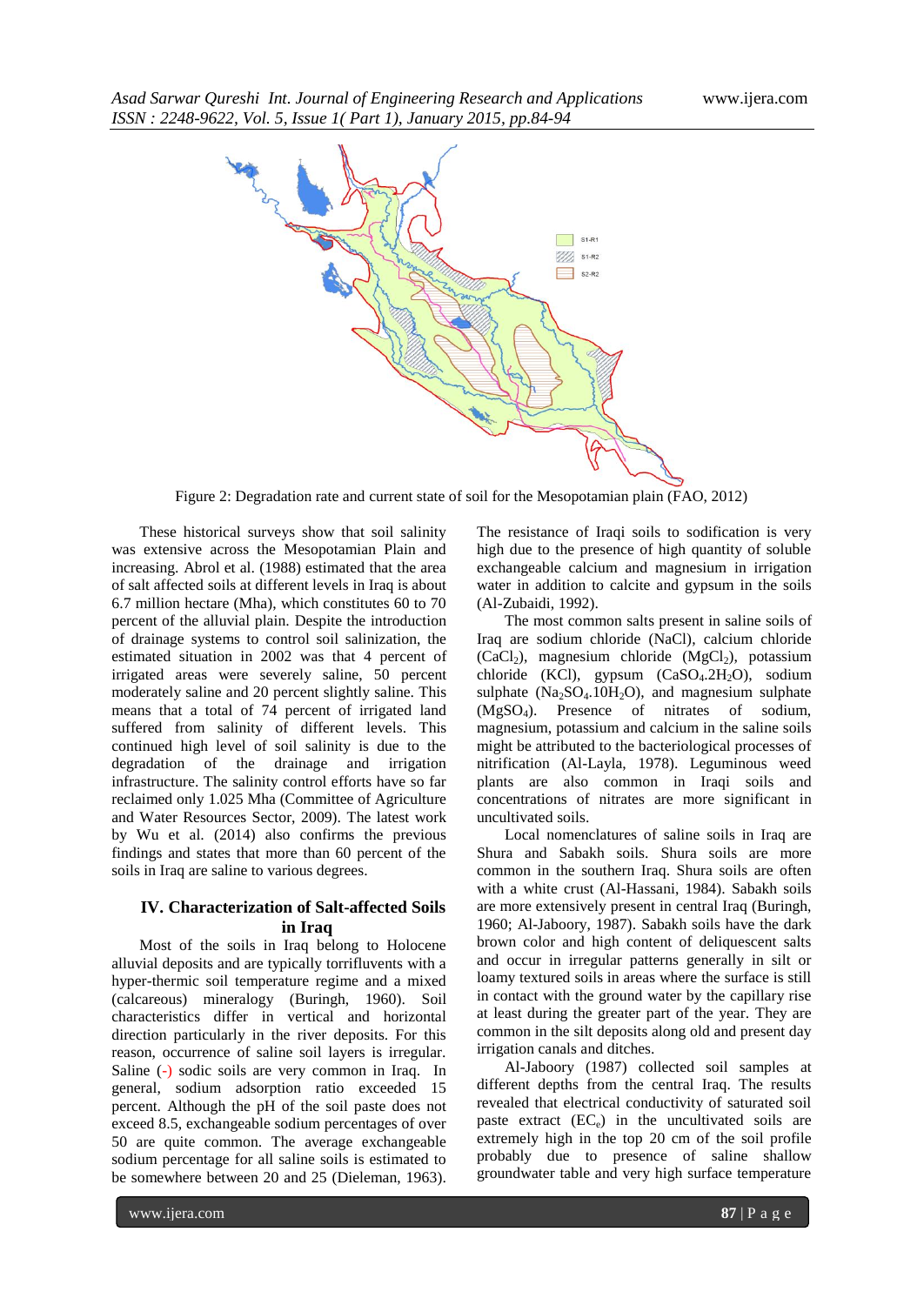conditions of the area. Salts are brought to the surface through accelerated capillary rise from saline groundwater. In the area covered by the drainage

system, salinity levels are relatively low but still not suitable for productive agriculture.

| Depth $(cm)$             | $EC_e$     | Depth (cm)         | $EC_e$                   | Depth $(cm)$ | $EC_e$<br>dS m <sup>-1</sup> |  |  |  |
|--------------------------|------------|--------------------|--------------------------|--------------|------------------------------|--|--|--|
| Cultivated soils         | $dSm^{-1}$ | Saline-sodic soils | $dS \, m^{-1}$           | Saline soils |                              |  |  |  |
|                          |            |                    |                          |              |                              |  |  |  |
| $0 - 30$                 | 3.10       | $0 - 20$           | 40.11                    | $0-40$       | 19.57                        |  |  |  |
| $30-60$                  | 2.60       | 20-40              | 19.61                    | $40 - 60$    | 13.00                        |  |  |  |
| 60-95                    | 2.80       | $40 - 75$          | 13.00                    | 60-80        | 14.61                        |  |  |  |
| 95-120                   | 3.80       | 75-90              | 7.59                     | 80-100       | 11.82                        |  |  |  |
| 120-140                  | 4.40       |                    | $\overline{\phantom{0}}$ | 100-20       | 13.10                        |  |  |  |
| $140-GW$                 | 10.96      | $90-GW$            | 40.80                    | $200$ -GW    | 17.90                        |  |  |  |
| Source: Al-Jeboory, 1987 |            |                    |                          |              |                              |  |  |  |

Table 1. Soil salinity in non-saline, saline and cultivated soils in the Euphrates area.

In a recently conducted study, soil texture of these soils is found to be silt clay loam up to the depth of 90 cm. The current soil salinity levels ranged between 2.0 to 8.0 dS  $m^{-1}$ . Table 2 shows the soil salinity and pH values of these soils (Al-Falahi and Qureshi, 2012).

The existence of soil salinity in the Euphrates River area is also the result of increasing salinity of the irrigation water. The quality of this source

decreases as they flow towards south (Shaat Al-Arab). The salinity of Euphrates River has increased from 0.63 dS m<sup>-1</sup> in 1960 (Buringh, 1960) to 1.56 dS m<sup>-1</sup> in 2011 (Qureshi et al., 2013). Irrigation with increased salinity water has added significant amount of salts in the soils, which necessitates the need for protecting water bodies from drainage and other industrial effluents.

|  | Table 2. Physical and chemical properties of the soils from the Euohrates River area. |
|--|---------------------------------------------------------------------------------------|
|--|---------------------------------------------------------------------------------------|

| Location | Depth     | Soil        | Particle size analysis |             |             | $EC_e$                | pH   |
|----------|-----------|-------------|------------------------|-------------|-------------|-----------------------|------|
| No.      | $\rm Cm$  | Texture     | Sand $(\%)$            | Silt $(\%)$ | Clay $(\%)$ | $dS \, \text{m}^{-1}$ |      |
|          | $0 - 15$  | <b>SiCL</b> | 9.0                    | 61.0        | 30.0        | 7.03                  | 7.68 |
|          | $15 - 30$ | SiCL        | 8.0                    | 62.8        | 29.2        | 8.10                  | 7.69 |
|          | $30 - 60$ | SiCL        | 5.0                    | 66.4        | 28.6        | 4.00                  | 7.81 |
|          | $60-90$   | SiCL        | 11.0                   | 66.0        | 23.0        | 7.4                   | 7.73 |
| 2        | $0 - 15$  | <b>SiCL</b> | 11.0                   | 62.0        | 27.0        | 8.08                  | 7.51 |
|          | $15 - 30$ | SiCL        | 12.4                   | 66.0        | 21.6        | 5.50                  | 7.71 |
|          | $30 - 60$ | SiCL        | 5.0                    | 64.0        | 31.0        | 6.00                  | 7.71 |
|          | $60-90$   | SiCL        | 10.8                   | 63.0        | 26.2        | 8.00                  | 7.70 |
| 3        | $0 - 15$  | SiCL        | 9.8                    | 60.0        | 30.2        | 4.4                   | 7.71 |
|          | $15 - 30$ | SiCL        | 12.8                   | 65.4        | 21.8        | 2.50                  | 7.86 |
|          | $30 - 60$ | <b>SiCL</b> | 8.5                    | 61.2        | 30.3        | 2.50                  | 7.82 |
|          | 60-90     | SL          | 62.8                   | 36.4        | 0.8         | 2.00                  | 7.96 |

Abbas (2010) have shown that the salinity in the areas located on the right side of the Tigris River increases as we move away from the Tigiris River. This is due to the fact that availability of fresh seepage water decreases as we move away from the river. Tables 3 and 4 show physical and chemical

properties of a typical pedon located in the area (Abbas, 2010). The data shows very low presence of gypsum in the soils of both locations. The area located away from the Tigris River is not suitable for crop production due to high salinity levels.

Table 3. Physical and chemical properties of a pedon located close to Tigris River (Abbas, 2010).

| Depth     | Soil       | Particle size analysis |            |         | EС               | CaCO <sub>3</sub> | Gypsum |
|-----------|------------|------------------------|------------|---------|------------------|-------------------|--------|
| cm        | Texture    | Sand $(\%)$            | $Silt(\%)$ | Clay(%) | $(dS \, m^{-1})$ | $\%$              | $\%$   |
| $0 - 15$  | SiL        | 16.4                   | 60.5       | 23.0    |                  | 27.2              | 2.5    |
| $15 - 30$ | SiL        | 5.0                    | 60.2       | 33.0    | 4.3              | 25.4              | 1.8    |
| $30 - 60$ | SiL        | 17.4                   | 61.1       | 21.5    | 5.2              | 27.4              | Nil    |
| 60-90     | <b>SiC</b> |                        | 57.0       | 41.5    | 6.7              | 24.0              | 3.6    |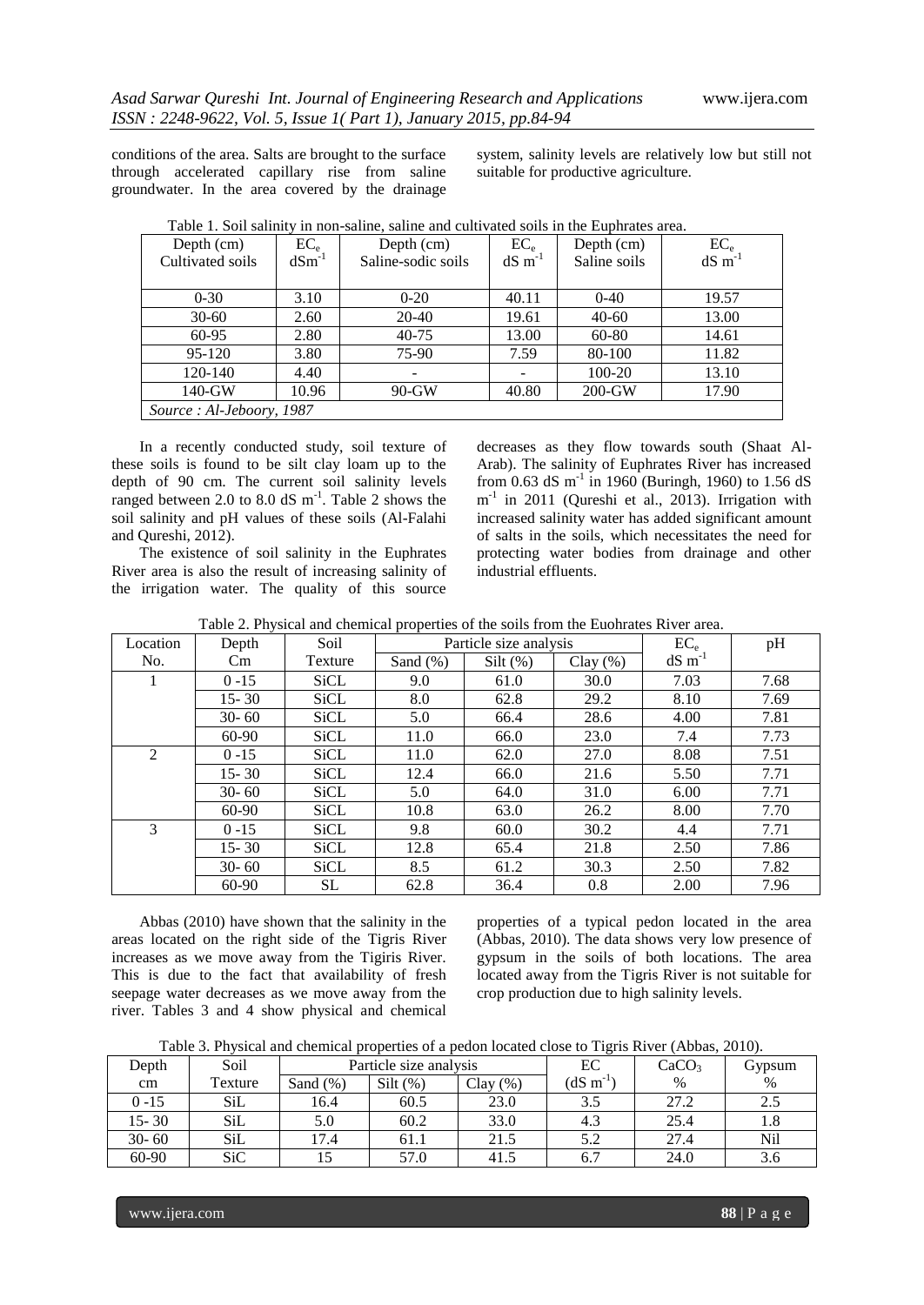| Depth     | Soil        | Taoic +. I hysical and chemical properties of a pedon focated far from Tights Kryef (Aboas, 2010).<br>Particle size analysis |            |         | ЕC               | CaCO <sub>3</sub> | Gypsum |
|-----------|-------------|------------------------------------------------------------------------------------------------------------------------------|------------|---------|------------------|-------------------|--------|
| cm        | Texture     | Sand $(\%)$                                                                                                                  | $Silt$ (%) | Clav(%) | $(dS \, m^{-1})$ | $\%$              | $\%$   |
| $0 - 15$  | <b>SiCL</b> | 79                                                                                                                           | 64.1       | 28.0    |                  | 20.5              | 16.2   |
| $15 - 30$ | SiC         | 5.8                                                                                                                          | 53.7       | 40.5    | 50               | 25.8              | 2.0    |
| $30 - 60$ | <b>SiC</b>  | 1.0                                                                                                                          | 4.2        | 57.0    |                  | 26.7              | 0.2    |
| 60-90     | SiC         | 6.0                                                                                                                          | 41.5       | 48.5    | 30               | 27.7              | 1.70   |

Table 4. Physical and chemical properties of a pedon located far from Tigris River (Abbas, 2010).

The data collected by Abbas (2010) from 10 pedons in the Tigris area shows that infiltration rates and hydraulic conductivity of almost all pedons is moderate to slow (Table 5). This is probably due to the presence of the high clay contents in the soil. Due to slow leaching, salts keep on accumulating in the soil profile resulting in higher salinity levels in the area.

| Table 5. Infiltration rates and hydraulic conductivity of 10 pedons from the Tigris area. |  |  |
|-------------------------------------------------------------------------------------------|--|--|
|                                                                                           |  |  |

| Pedon          | Infiltration rate | Class of infiltration | Soil       | $\circ$<br>Hyd. Cond. | Hyd. Con. Class |
|----------------|-------------------|-----------------------|------------|-----------------------|-----------------|
| no.            | (cm/hr)           |                       | texture    | $(m d^{-1})$          |                 |
|                | 0.87              | Moderate to slow      | <b>SiL</b> | 1.54                  | Moderate        |
| $\mathfrak{D}$ | 3.35              | Moderate              | SiC.       | 2.08                  | Moderate        |
| 3              | 0.05              | Very Slow             | SiCL       | 1.04                  | Moderate        |
| 4              | 0.36              | Slow                  | <b>SiL</b> | 0.70                  | Moderate        |
|                | 0.22              | Slow                  | SiC.       | 1.23                  | Moderate        |
| 6              | 0.09              | Very Slow             | SiCL       | 0.54                  | Moderate        |
| ⇁              | 6.00              | Moderate              | SiL        | 1.78                  | Moderate        |
| 8              | 24.00             | Fast                  | <b>SCL</b> | 1.44                  | Moderate        |
| 9              | 1.70              | Moderate to slow      | SiCL       | 4.20                  | Fast            |
| 10             | 0.21              | Slow                  | <b>SiC</b> | 0.51                  | Moderate        |

Al-Falahi and Qureshi (2012) collected soil samples from depths of 0-15, 15-30, 30-60 and 60-90 from reclaimed, non-reclaimed and semi-reclaimed areas along the Tigris River area. These samples were analyzed for soil texture and salinity levels and the results are presented in Table 6. Due to the absence

of field drains and non-functioning of main drains in the semi-reclaimed area, salinity is increasing and has gone even higher than the non-reclaimed area. Semireclaimed area is also extensively cultivated and addition of salts from irrigation water could also be reason for increasing salinity in this area.

Table 6. Physical and chemical properties of reclaimed, semi-reclaimed and non-reclaimed areas in the southern  $I_{\text{raa}}$ 

| nay.      |           |             |             |                        |         |              |      |
|-----------|-----------|-------------|-------------|------------------------|---------|--------------|------|
| Location  | Depth     | Soil        |             | Particle size analysis |         | $EC_e$       | pH   |
| No.       | $\rm Cm$  | Texture     | Sand $(\%)$ | $Silt$ (%)             | Clav(%) | $(dSm^{-1})$ |      |
| Semi-     | $0 - 15$  | <b>SiL</b>  | 20.3        | 61.6                   | 17.6    | 37.80        | 7.68 |
| reclaimed | $15 - 30$ | <b>SiL</b>  | 20.3        | 61.6                   | 17.6    | 24.94        | 7.75 |
| area      | $30 - 60$ | <b>SiCL</b> | 10.8        | 51.6                   | 37.6    | 33.44        | 7.59 |
|           | $60-90$   | SiC         | 9.2         | 48.4                   | 42.4    | 24.62        | 7.73 |
| Reclaimed | $0 - 15$  | Clay        | 4.8         | 39.6                   | 55.6    | 9.30         | 7.85 |
| area      | $15 - 30$ | Clay        | 8.8         | 35.6                   | 55.6    | 9.60         | 7.85 |
|           | $30 - 60$ | SiC         | 4.8         | 42.0                   | 53.2    | 11.06        | 7.68 |
|           | $60-90$   | SiC         | 6.4         | 40.0                   | 53.6    | 9.32         | 7.85 |
| Non-      | $0 - 15$  | Clay        | 12.4        | 37.2                   | 50.4    | 10.56        | 7.71 |
| reclaimed | $15 - 30$ | Clay        | 20.8        | 31.6                   | 47.6    | 12.94        | 7.58 |
| area      | $30 - 60$ | Clay        | 38.8        | 15.6                   | 45.6    | 16.44        | 7.82 |
|           | $60-90$   | <b>SiCL</b> | 16.8        | 52.8                   | 36.0    | 15.80        | 7.96 |

## **V. Potential Options for the reclamation of Salt-affected Soils in Iraq** *Past efforts for the reclamation of saline soils*

Problems of irrigation and drainage management in Iraq are complex and no straightforward solution is available. Large tracts of irrigated lands in the southern and central Iraq are salinized and waterlogged resulting in reduced crop yields. Many other areas are under threat of being salinized in near future. Most of the reclamation efforts have been made by introducing main surface drains without any provision of field drains. The drainage effluent from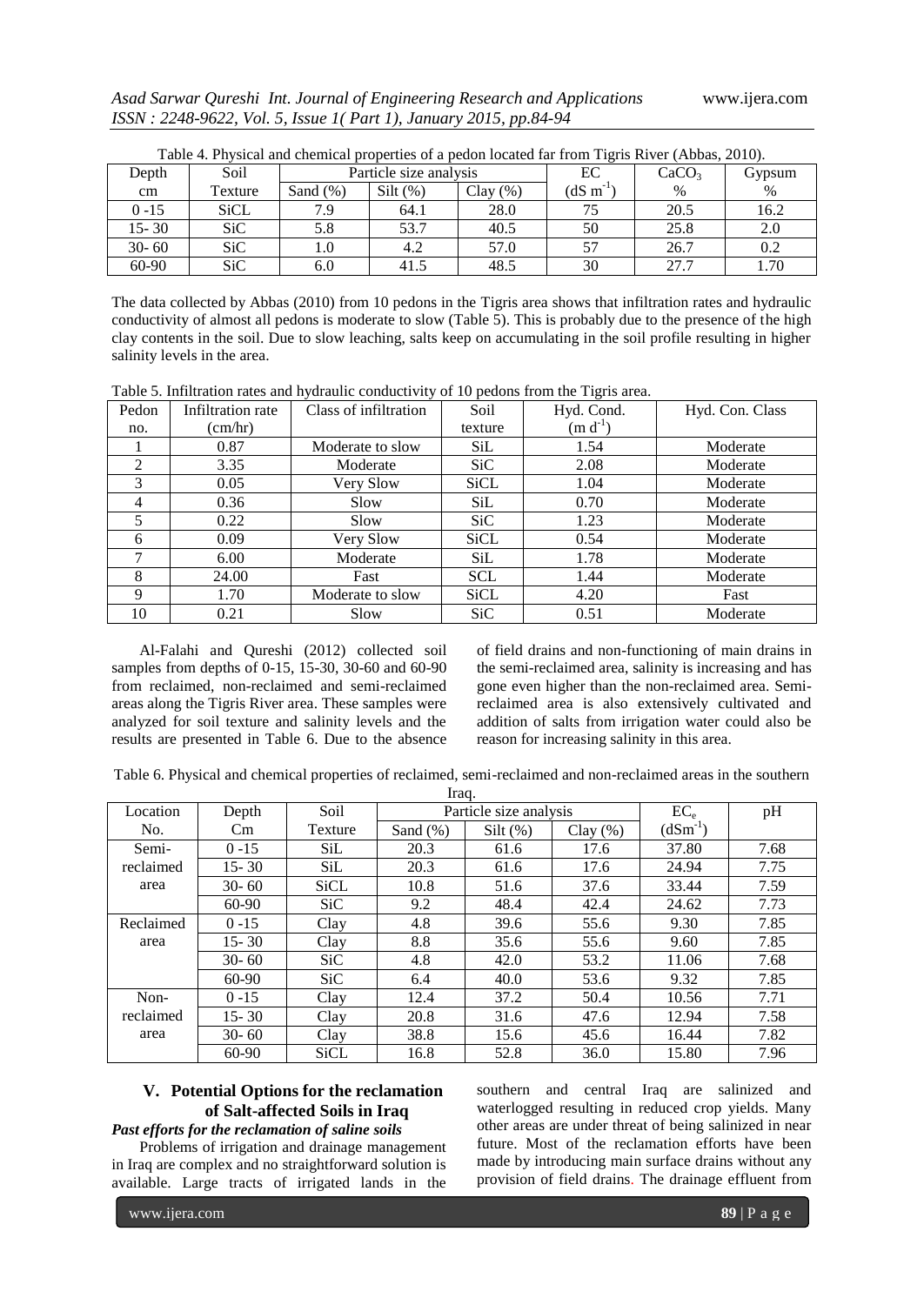these main drains is mostly discharged into Euphrates and Tigris Rivers which has considerably deteriorated surface water quality and contributed to soil salinity. Most of the drainage systems were installed 40-50 years ago. Continuous neglect, poor maintenance and war of last 10 years have made most of these systems non-functional. As a result, soil salinization is on the rise and food security for the Iraqi people is seriously threatened.

Soil salinization in the central and southern Iraq is directly linked with the depth and quality of groundwater. In the central Iraq, groundwater table depth varies from100 to 200 cm during different months of a year. In southern Iraq, groundwater table varies between 45 cm in February and 200 cm in August. The salinity of groundwater in non-reclaimed soils is extremely high with a range from 42.0-44.0 dS m-1 , while groundwater of semi and reclaimed soils was moderately saline (Rhoades et al. 1992) with a range between  $8.2 - 10.0$  dS m<sup>-1</sup>. The salinity if groundwater in the lower Mesopotamian plain varied from 10,000 to 60,000 ppm (Qureshi et al., 2013). In many areas it may be much higher, going up to 80,000 ppm.

Despite the shortage of water, there is a general tendency of over-irrigation in Iraqi farmers. As a result, irrigation efficiencies are very low (Al-Zubaidi, 1992). Studies have shown that Improved cultural practices such as precision land leveling, zero tillage and bed and furrow-bed methods of planting can save water up to 40% without compromising on crop yields (Sarwar and Bastiaanssen, 2001; Qureshi et al., 2004; Qureshi, 2014). In the irrigated areas, absence of drainage facilities led to rise in groundwater tables in the alluvial plains bringing huge amount of salts in the root zone. The pumped irrigation which is practiced on 25 percent of the area along the banks of Euphrates and Tigris rivers further compounded the salinity problem (AlFalahi and Qureshi, 2012). Historically, soil salinity has increased from the north to the south of the Iraq. Increasing salinity of the two main rivers is contributing greatly to the salinization of soils. The salinity increase in the Euphrates River is higher than the Tigris River. It is generally believed that Euphrates get huge amount of salts as it passes through the Syrian territory. Moreover, most of the drainage effluents are discharged into the Euphrates River. The reclamation of salt-affected soils in Iraq has largely been done through the lowering of groundwater table. Before the installation of surface drainage systems, rising groundwater tables were generally controlled through crop management and restricting excessive irrigations (Qureshi et al., 2013). However, with the agricultural development, this practice became obsolete. The need for drainage as a complimentary activity to irrigation was first realized in the first quarter of the

last century and the first drainage and salinity investigation was carried out in 1927 (Al-Layla, 1978). However, installation of drainage systems as part of the irrigation development projects could never be materialized.

There have been scattered efforts for the rehabilitation of salt-affected soils but no comprehensive strategic plan was ever developed for enhancing the productivity of these soils. Monitoring of spatial and temporal changes in soil salinity and water quality is done on a specific project scale and no nation-wide network exist for large scale monitoring of land and water degradation over time. Increasing soil salinity and water quality degradation problems in Iraq stresses the need to develop a national strategic plan for the management of saltprone land and water resources in the country. Latest salinity monitoring approaches using GIS, remote sensing and satellite measurement can help a great deal in this regard. These techniques are now widely used and have proved to be accurate, less-expensive and effective in overcoming data limitation problems.

In the second half of the last century, few drainage projects were executed. However, these drainage systems were restricted to the excavation of main and lateral collector drains and no field drains were introduced. This was mainly done due to financial constraints. The drainage water from these drains was pumped and discharged into rivers. This approach partially solves the problem and the soil salinization continued to increase especially in downstream. Some tile drain projects were executed which became non-functional because of the deposition of silt and gypsum particles into the drainage pipes. Today, most of the drainage systems have abandoned or become non-functional due to poor operation and maintenance services. Over time, in many other irrigated areas, groundwater tables have gone up due to poor irrigation management practices. These areas are in urgent need of drainage systems to keep the groundwater table below the root zone for salinity control (USAID, 2004).

## *Recommendations for the future management of salt-affected soils*

Under the current geo-political circumstances in the country, large scale investments to rehabilitate existing drainage systems and installation of new drainage systems does not seem possible in the near future. Therefore, alternate approaches have to be adopted to live the situation in order to produce food and fiber for the increasing population. For future management of salt-affected soils in Iraq, following strategies might be useful:

## *Introducing comprehensive monitoring program*

Despite widespread salinization of land and water resources in Iraq, no comprehensive study has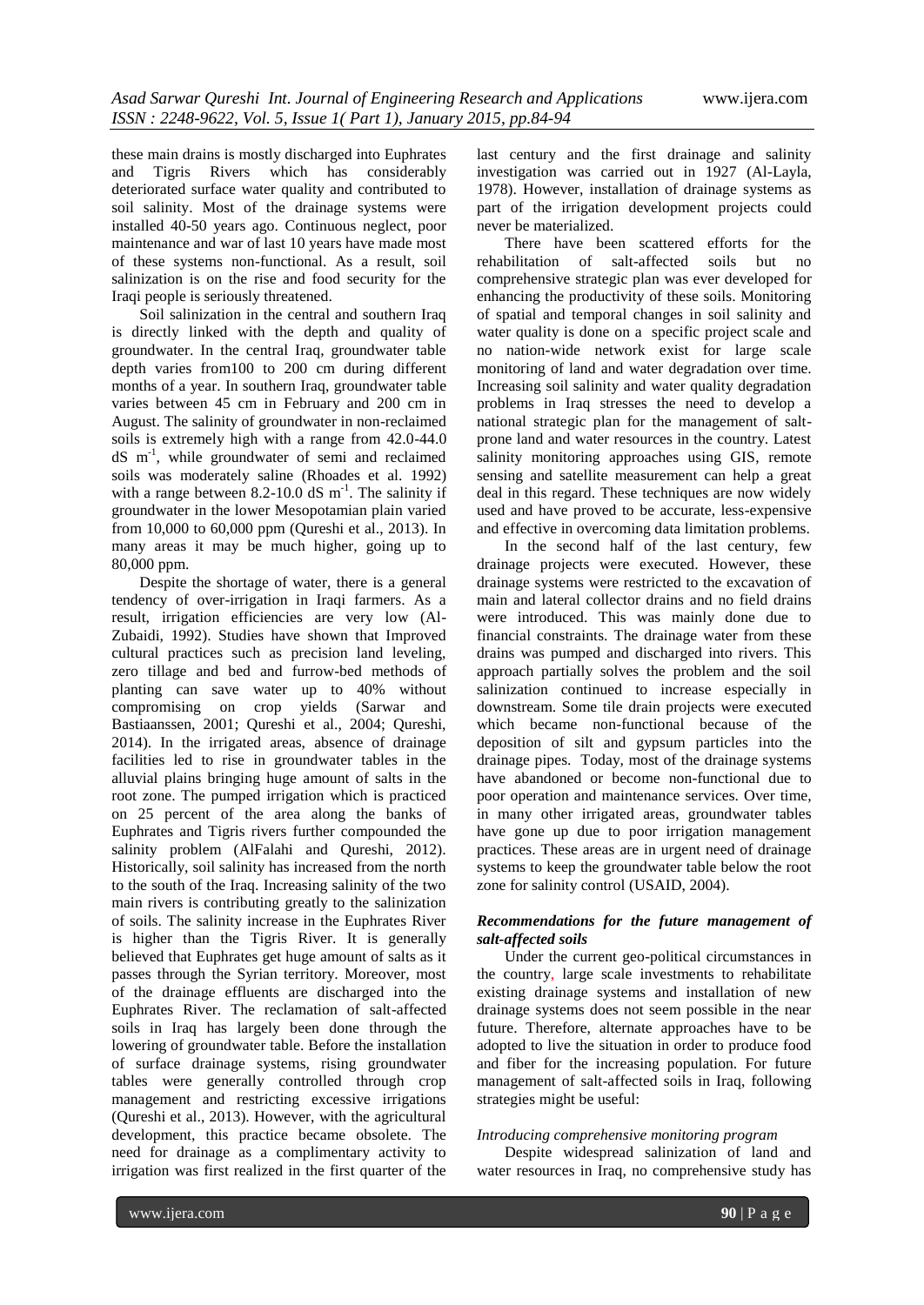been undertaken to assess the extent of irrigationinduced salinity. The monitoring network to record spatial and temporal changes in soil salinity is almost non-existing. As a result, characterization of saltaffected soils in different parts of the country is not possible (Qadir et al., 2007). In the absence of scientific evidence, local knowledge of farming community such as patchy crop stand, retarded crop growth, leaf burn and changes in soil color are usually used as indicators for substantiation of salinity problems. In addition, monitoring of changes in water quality both in rivers and drainage systems over time is inadequate which is becoming a major source of secondary salinization in the irrigated lands.

In view of the complexity and scale of the problem, modern approaches for salinity monitoring such as Geographic Information Systems (GIS) and Remote Sensing (RS) would be advantageous to study the spatio-temporal changes in soil salinity. These approaches have proved highly useful in land evaluation in large countries such as Australia, China, USA and India, confronted with the problems of salinity and waterlogging (Dwivedi et al., 1999; Sharma et al., 2000). Integration of remotely sensed data, GIS and spatial statistics assists in modeling large scale variability to predict the presence and distribution pattern of plant species as well as soil characteristics. Scattered efforts are being made by different institutions in Iraq to deal with the problem of land degradation. However, more integrated efforts are needed to focus research on salinity assessment and management. This would be possible by preparing a national plan that can integrate the management of salt-affected environment into overall management of land and water resources in Iraq.

#### *Reclamation of saline soils through land management approaches*

In southern Iraq, most of the soils are rich in clay percentage and have low infiltration rates. These soils are difficult to reclaim because of the problems associated with water movement through the soil profile. These soils can be reclaimed by deep plowing which will help in breaking the hard clay pan present in the root zone (Jayawardene et al., 1994). Karimi (1997) have shown that plowing at 0.45-0.50 m depth, more than 50 percent of the salts were removed from the soil. In case of sub-soiling at a depth of 0.75-0.80 m depth, soil salinity can be reduced to a level where soil will become suitable for crop growth. The salt-affected soils having high levels of clay are equally difficult to reclaim through simple leaching because clay minerals swell rapidly and block macro pores thereby reducing the water infiltration to deeper layers. Naseri and Reycroft (2002) have shown that extensive swelling occurred when low salinity water (EC =  $0.5$  dS m<sup>-1</sup>, SAR = 0.6) is used for irrigation. Under these conditions, increasing  $Ca^{++}$  concentration in the leaching water is useful for reducing swelling and controlling dispersion and migration of clay particles.

Fallow saline soils can also be reclaimed by surface cultivation before monsoon (Prathapar and Qureshi, 1999a; Prathapar and Qureshi, 1999b; Prathapar et al., 2005b). For fellow saline-sodic soils, gypsum application through different techniques can help in the reclamation of soils (Ardakani and Zahirinia, 2006). Prathapar et al. (2005b) have shown that gypsum slotting techniques can successfully be applied in these soils for reclamation. In this technique, slots of 15 to 30 cm wide and 60 cm deep are made in the soil. Soil is taken out and mixed with gypsum and refilled. The crops are then grown on these slots. In Iraq, this is done by applying heavy irrigation before cultivation for leaching of salts. The process is commonly known as pre-leaching in Iraq. For this purpose, good quality irrigation water is used because excessive leaching with low quality water needs extensive drainage systems to flush out salts from the system (Sarwar and Bastiaanssen, 2001). However, before deciding about options, it is important to do economic and environmental analysis to evaluate trade-offs between risks and costs. In irrigated areas, drainage should be considered as a complementary activity to irrigation. Timely installation of appropriate drainage infrastructure can help a great deal in eliminating the onset of drainage and associated soil salinity problems in the irrigated areas (Qureshi et al., 2013). Therefore it is of paramount importance that existing drainage systems are rehabilitated without any further delay to ensure food security for the Iraqi people.

## *Biological reclamation of salt-affected soils*

In areas where salinity levels are extremely high such as in southern Iraq and installation of drainage systems is expensive or practically not possible, reclamation through different salt tolerant species could be a useful possibility. Many researchers have identified plant species that can be effectively used under these circumstances (Guiti, 1996; Djavanshir *et al*. 1996). They found *Tamarix* and *Atriplex* plantations as effective species in decreasing the salinity of surface soil. They have also recommended the use of *Haloxylon aphyllum*, *Haloxylon persicum*, *Petropyrum euphratica*, and *Tamarix aphylla* based on their experiments. Halophytes are usually considered useful for rangelands in in saline areas. Halophytes are usually used as a fodder source for grazing animals. In addition to providing fodder for animals, biological interventions also help in improving nutrient availability for soils and carbon storage in the post plantation soil (Qadir et al., 2001; Kaur et al., 2002).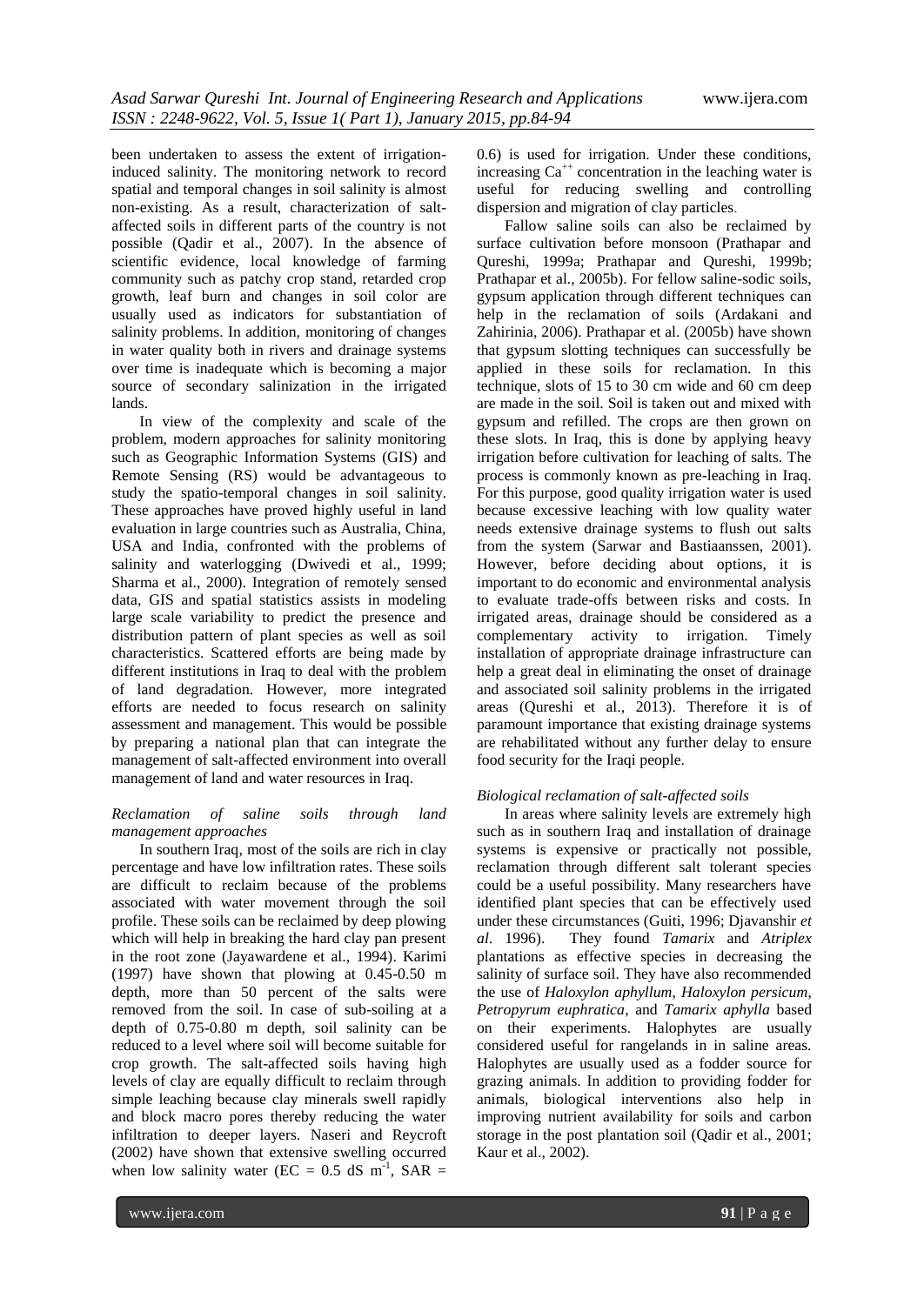In Iraq where off-farm income generation activities are very limited due to lack of industries, using abandoned soils for biomass production would be a viable option. Many tree species capable of growth and production in highly saline conditions are now available and are being used in Australia, Pakistan, India and other Central Asian and Arabian countries (ICBA, 2003). IWMI together with the national partners has also successfully tested the growth of large number of Hylophytic species in Uzbekistan and Kazakhastan (Noble et al., 2005; Noble et al., 2006).

In areas where salt-affected soils exist and drainage waters are generated on a large scale, production systems based on salt-tolerant plant species are likely to be the key of future agricultural and economic growth. While doing so, involvement of local communities and stakeholders such as industry and traders is of great importance in order to establish and strengthen markets for the products produced from salt-affected water and soils. This will be a major step forward for improving income and livelihood of the farmers of these areas. Increasing intensity of plants per unit of area is also useful in reducing surface evaporation and accumulation of salts at the surface. Maintaining soil moisture at a level that can reduce the salt stress is another way of coping with salinity. This can be done by changing the planting methods such as shifting maize from basin to furrow method of irrigation.

Problems of the disposal of saline drainage effluent can partially be solved by re-using drainage water for growing salt-tolerant crops (Stenhouse and Kijne, 2006). Drainage waters can also be used for the promotion of aquaculture especially in those areas which are abandoned for conventional agricultural production systems. In Iraq, lots of such areas exist where sources of farm income can be diversified by exploiting unutilized resources and contributing to the remediation of waterlogging problems by removing excess water from the soil. This has already been adopted in many developing countries, particularly in Nile Delta Valley. This has provided an excellent opportunity for the farming community to increase their income base.

The use of saline water in Iraq, to a large extent, is still confined to grow salt resistant grasses for fodder, bushes and trees such as Eucalyptus. Due to limited economic benefits, farmers are not very interested to adopt these practices and prefer to leave their lands and look for off-farm income employment. Stenhouse and Kijne (2006) have shown technical feasibility of using saline water and land for irrigated agricultural production into the mixed farming systems of West Asia and North Africa (WANA) region. With practical examples from Egypt, Syria and Tunisia, they have shown the efficacy of using saline and drainage water for

conventional crops (Qadir and Oster, 2004). The agro-climatic conditions in Iraq are very similar to these countries therefore there is a good potential for adopting these practices. This will increase economic benefits to farmers and help in keeping their spirits high to work on these troubled lands.

## **References**

- [1] Abbas, A. H., 2010. Units of North Kut Project and Prediction of Some Soil Physical Properties by Using GIS and Remote Sensing. Ph.D. Dissertation - College of Agriculture at University of Baghdad.
- [2] Abrol, I. P., Yadav, J., & Massoud, F. (1988). Salt-affected soils and their management. FAO Soils Bulletin, Soil Resources Management and Conservation Service, FAO Land and Water Development Division, 39, p. 131.
- [3] Al-Falahi , A. A. and A. S. Qureshi, 2012, The relationship between groundwater table depth, groundwater quality, soil salinity and crop production . Technical Report 4. Soil salinity Project in central and southern of Iraq. International Center for Agricultural Research in Dryland Areas (ICARDA), Aleppo, Syria.
- [4] Al- Hassani, Ali. Abbas. 1984. characteristics of Shura and Sabakh soils in some Iraq regions. MSc. Thesis- College of Agriculture- University of Baghdad (In Arabic).
- [5] Al- Jeboory, S. R. J. 1987. Effect of soil management practice on chemical and physical properties of soil from Great Musaib projects. Thesis- College of Agriculture- University of Baghdad (In Arabic).
- [6] Al- Zubaidi A .(1992). Land reclamation. Ministry of Higher education and scientific research.(pp 200) (In Arabic).
- [7] Al-Layla, A.M., 1978. Effect of salinity on agriculture in Iraq. Journal of the Irrigation and Drainage Division. Vol. 104, No. IR2:195-207.
- [8] Al-Taie, F. 1970. Salt affected and water – logged soils of Iraq. Report to seminar on methods of amelioration of saline and waterlogged soils. Baghdad, Iraq.
- [9] Ardakani, A.J., Zahirinia, A.R., 2006. Effects of gypsum application in different unstable slopes on surface runoff and soil erosion. Paper presented at the  $18<sup>th</sup>$  World Congress of soil science, 9-15 July 2006, Philadelphia, Pennsylvania, USA.
- [10] Buringh P. (1960 ). Soils and soils conditions in Iraq. Ministry of Agriculture, Baghdad, Iraq.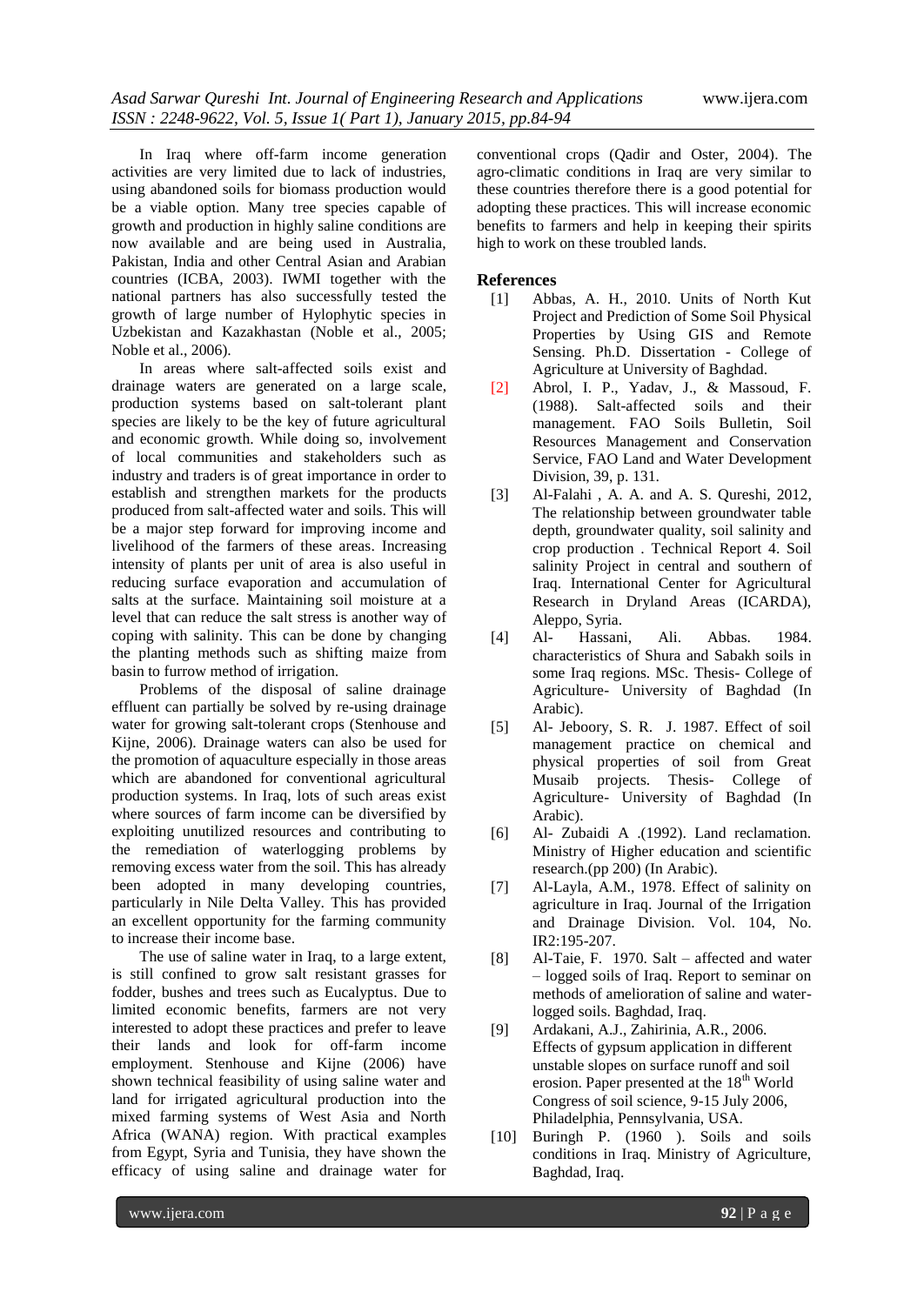- [11] Committee of Agriculture and water Resources Sector. 2009. Policy paper of agriculture and water resources sector.2010- 2014 Five Years National Plan Technical Committee- Ministry of Planning and development Cooperation- Republic of Iraq.pp. 25- 7.
- [12] Dieleman, P. J. (ed.). 1963. Reclamation of salt affected soils in Iraq. Intern. Inst. for Land Reclamation and Improvement. Pub. No.11. Wagningen, Netherlands.
- [13] Djavanshir, K., Dasmalchi, H., Emararty, A. 1996. Ecological adn ecophysiological survey on sexual *Euphrate poplar* and *Athel* trees in Iranian deserts. Journal of Biaban (Iran) 1: 67-81.
- [14] Dwivedi, R.S., Sreenivas, K., Ramana, K.V., 1999. Inventory of salt-affected soils and waterlogged areas: A remote sensing approach. International journal of Remote Sensing 21: 1589-1599.
- [15] FAO (Food and Agriculture Organization of the United Nations). 2012. Water Resources, Development and Management Service. 2002. AQUASTAT Information System on Water in Agriculture: Review of Water Resource Statistics by Country. FAO, Rome, Italy. Available at http://www.fao.org/waicent/faoinfo/agricult/ agl/aglw/aquastat/water\_res/index.htm
- [16] Guiti, A.R. 1996. The effect of *Tamarix* and *Atriplex* species on soil salinity. Journal of Biaban 1: 39-51.
- [17] ICBA (International Center for Biosaline Agriculture), 2003. Assessment of brackish and saline groundwater availability in selected countries in the West Asia and North Africa (WANA) region. Dubai, UAE. ICBA.
- [18] Jayawardene, N.S., Blackwell, J., Muirhead, W.A., Kirchof, G., Smart, R., 1994. A new deep tillage technique for improving crop productivity on sodic, acid and other degraded soils. CSIRO Water Resources Series No. 14 Canberra, Australia. Commonwealth Scientific and Industrial Research Organization (CSIRO).
- [19] Karami, A. 1997. Desalinization of heavy textured soils in the Tabriz floodplain by ploughing at various depths. Iranian Journal of Agricultural Sciences 28: 37-48.
- [20] Kaur. B., Gupta, S.R., Singh, G., 2002. Bioamelioration of a sodic soil by silvopastoral systems in north western India. Agroforestry Systems 54: 13-20
- [21] aseri, A.A., Rycroft, D. 2002. Effect of swelling and overburden weight on hydraulic conductivity of a restructured

saline sodic clay. In: Paper presented at the 17th World Congress of Soil Science (Symposium No. 34; Paper No. 1843), 14- 21 August 2002, Bangkok, Thailand.

- [22] Noble, A.D., Bossio, D.A., Penning de Vries, F.W.T., Pretty, J., and Thiyagarajan, T.M., 2006. Intensifying agricultural sustainability: An analysis of impacts and drivers in the development of "bright spots". Comprehensive Assessment Research Report no. 13, Colombo, Sri Lanka, Comprehensive Assessment Secretariat. 42 pp.
- [23] Noble, A.D., Ul-Hassan, M., Kezbekov, J., 2005. "Bright Spots" in Uzbekistan, Reversing land and water degradation while improving livelihoods: Key developments and sustaining ingredients for transition economies of the former Soviet Union. Research report No. 88. Colombo. Sri Lanka. International Water Management Institute (IWMI).
- [24] Pitman, A.J., G.T. Narisma, et al. (2004), Impact of land cover change on the climate of southwest Western. Australia, J. Geophys. Res.-Atmos., 109(D18). [online] Available from: 7/000224126500001.
- [25] Prathapar, S. A.; M. Aslam, M.; M.A. Kahlown, Z. Iqbal, and A.S. Qureshi, 2005(b). Gypsum slotting to ameliorate sodic soils of Pakistan. ICID Journal of Irrigation and Drainage, 54(5):509-517.
- [26] Prathapar, S.P., Qureshi, A.S., 1999(a). Mechanically reclaiming abandoned saline soils: A numerical evaluation. Research Report No. 30. Colombo, Sri Lanka: International Water Management Institute (IWMI).
- [27] Prathapar, S. A.; M. Aslam, M.; M.A. Kahlown, Z. Iqbal, and A.S. Qureshi, 2005. Gypsum slotting to ameliorate sodic soils of Pakistan*. Irrig. and Drain. 54(5):509-517*.
- [28] Prathapar, S. A.; M. Aslam, M.; M.A. Kahlown, Z. Iqbal, and A.S. Qureshi, 2005. Mechanically reclaiming abandoned saline soils in Pakistan*. Irrig. and Drain. 54(5):519-526.*
- [29] Prathapar, S.P., Qureshi, A.S., 1999(b). Modelling the effects of deficit irrigation on soil salinity, depth to watertable and transpiration in semi-arid zones with monsoonal rains. Water Resources Development. 15 (1/2): 141-159.
- [30] Qadir, M., Oster, J.D., 2004. Crop and irrigation management strategies for salinesodic soils and waters aimed at environmental sustainable agriculture.